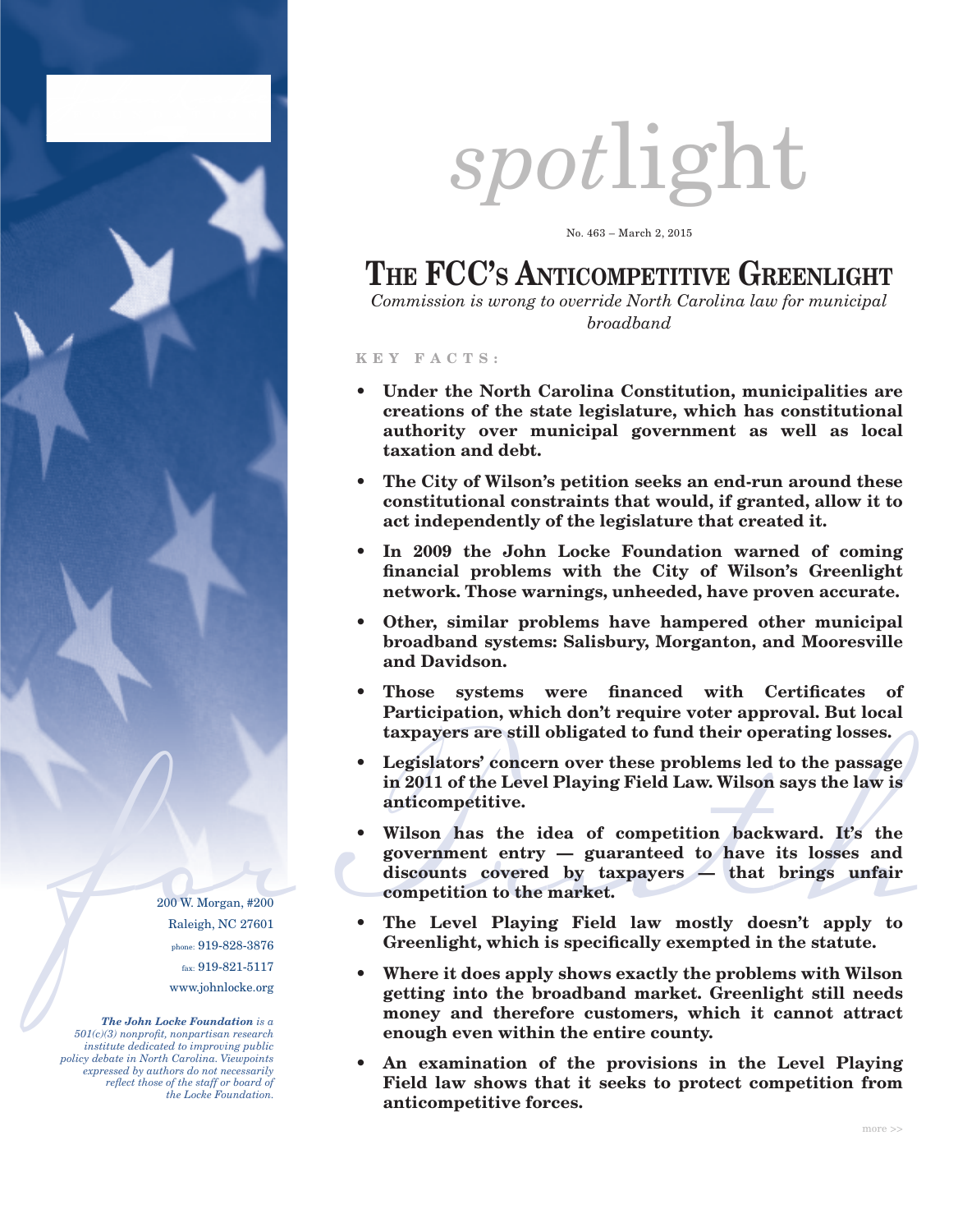n July 14, 2013, the City of Wilson filed a petition with the Federal Communications Commission<br>(FCC) to preempt North Carolina law as it regards the city's municipal broadband service. The city<br>alleged that the law preven (FCC) to preempt North Carolina law as it regards the city's municipal broadband service. The city alleged that the law prevents it from expanding its broadband service to surrounding areas.

o The FCC asked for public comment on the petition. This Spotlight comprises the comments by Jon Sanders, Director of Regulatory Studies for the John Locke Foundation, submitted to the FCC August 29, 2014.

On February 26, 2015, the FCC voted in favor of Wilson's petition.

### **Before the FEDERAL COMMUNICATIONS COMMISSION Washington, D.C. 20554**

| In the Matter of                |                       |
|---------------------------------|-----------------------|
|                                 |                       |
| City of Wilson, North Carolina  |                       |
| Petition for Preemption of      | WCB Docket No. 14-115 |
| North Carolina General Statutes |                       |
| $$160A-340$ , et seq.           |                       |
| WCB Docket No. 14-115           |                       |

#### **Comments from the John Locke Foundation**

These comments are respectfully submitted pursuant to the Public Notice issued July 28, 2014 (DA 14- 1072) in the proceeding referenced supra in connection with the City of Wilson, North Carolina's Petition for Preemption of North Carolina General Statutes §§ 160A-340, et seq.

#### **Introduction**

Municipalities in North Carolina are constitutionally the creations of the state legislature, the North Carolina General Assembly. Article VII, Local Government, of the North Carolina Constitution provides that

The General Assembly shall provide for the organization and government and the fixing of boundaries of counties, cities and towns, and other governmental subdivisions, and, except as otherwise prohibited by this Constitution, may give such powers and duties to counties, cities and towns, and other governmental subdivisions as it may deem advisable.<sup>1</sup>

As such, the General Assembly has constitutional authority over municipal government. Furthermore, this authority is reinforced over local taxation and debt (see Article V).<sup>2</sup>

The City of Wilson's petition seeks an end-run around these constitutional constraints that would, if granted, allow it to act independently of the legislature that created it. It would allow the city to continue to make, as argued below, questionable decisions beyond the reach of voters that nevertheless negatively affect their tax and electricity rates. Such a precedent would create untold fissures in North Carolina government.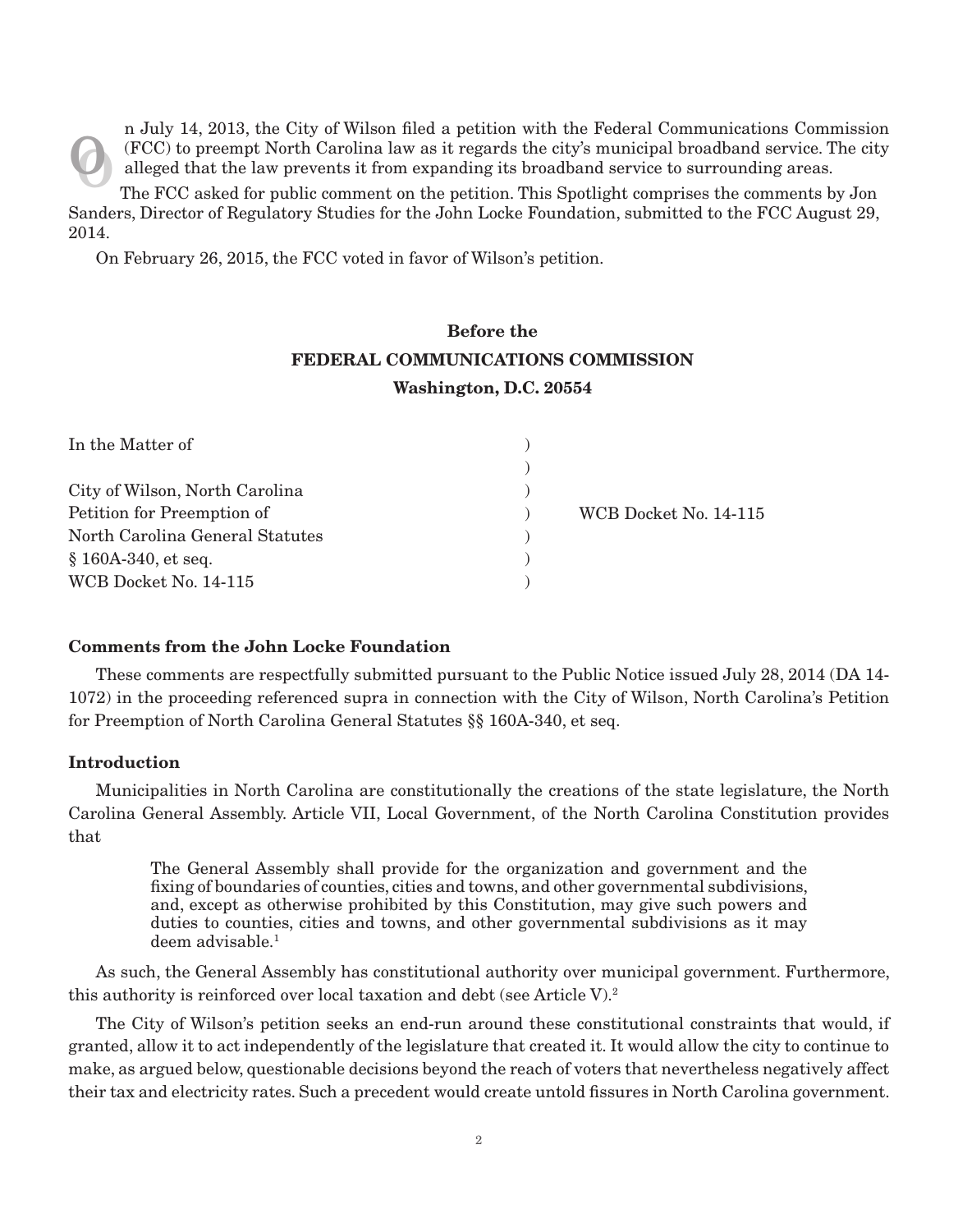As for the competitive concerns behind the petition, as argued below, consumers have a range of private options to choose from. A government entrant that can by virtue of taxing and ratemaking authority insulate its system from losses and full pricing delivers harm, not help, to the competitive environment.

#### **Early warnings of anticompetitive effects and unanticipated negative consequences of the City of Wilson's Greenlight system**

In January 2009, Dr. Michael Sanera and Katie Bethune of the John Locke Foundation, an independent, nonprofit think tank seeking to "transform government through competition, innovation, personal freedom, and personal responsibility" and "a better balance between the public sector and private institutions of family, faith, community, and enterprise," authored a research paper warning about the potential for anticompetitive effects and unanticipated negative consequences of the City of Wilson's Greenlight network.

Sanera and Bethune highlighted several aspects of Greenlight:

- The city used about \$28 million in bonds to finance the system, which will be paid over 25 years
- The system expected a first-year operating loss of \$5.6 million
- Annual debt repayment would be \$1.8 million, and overall annual system costs would be about \$7.4 million
- City leaders have stated that increases in electricity rates and property taxes on Wilson residents would be used to repay the debt service if there are not enough subscribers to the Greenlight service to pay for it
- City officials' expectations of sufficient subscribers to Greenlight derive from a 2006 consultant's report that its price structure would be 7–13 percent below private-sector competitors'
- Existing private competitors for cable, phone, and Internet subscribers in Wilson include Time Warner, Embarq with Dish Network, DirecTV (cable competitor), and HughesNet (Internet competitor)
- City officials furthermore expected economic-development benefits to the city by Greenlight pricing high-speed broadband far below market levels
- The primary beneficiaries of the system would be large businesses, not homeowners
- Other city-operated cable systems failed (citing Ashland, Oregon; Provo, Utah; and Lebanon, Ohio), resulting in higher property taxes or electricity rates for city residents and then the cities selling the systems
- The 25-year debt financing of the Greenlight system also ignores the threat of rapidly changing technology that could obsolete it, which would leave Wilson taxpayers and ratepayers shouldered with even greater burdens of repayment<sup>3</sup>

By 2011, with Greenlight's losses mounting, Wilson had already done as Sanera and Bethune foresaw. It had begun borrowing from its electric and gas funds  $-\$11$  million already by 2011, when the Level Playing Field law was passed, even though Wilson's electricity and gas rates were already higher than others'.<sup>4</sup>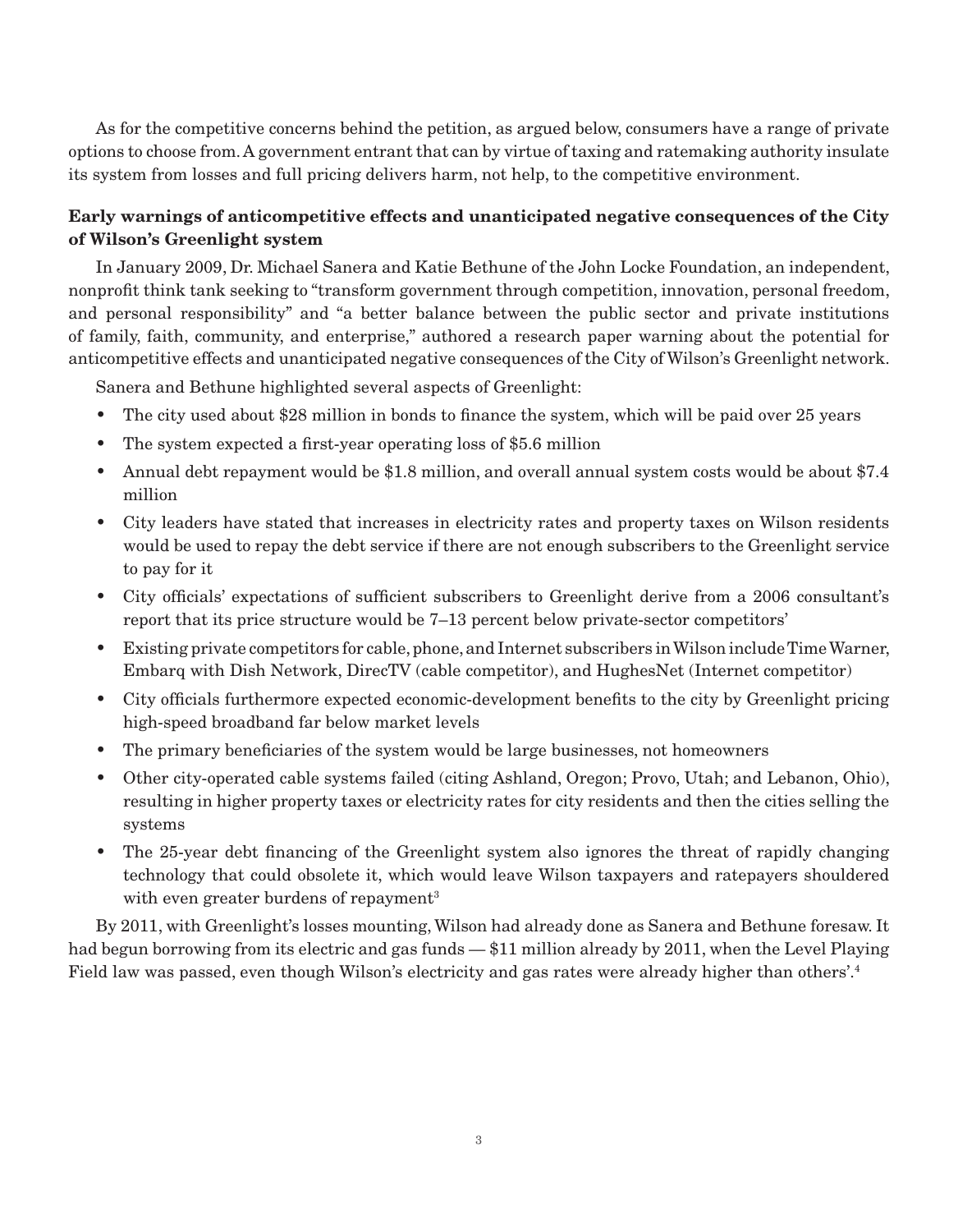#### **State law in question was informed by other municipalities' experiences**

#### *Salisbury*

Sanera and Bethune issued similar warnings to the City of Salisbury, North Carolina, in May 2009 over its Fibrant system.<sup>5</sup> Their insight was apparently validated this year when Moody's downgraded Salisbury's general obligation bond rating, citing the city's debts by Fibrant. The city had borrowed \$7.6 million from its water and sewer fund to support Fibrant but had no plan to pay back the borrowed funds.<sup>6</sup>

As *Carolina Journal* has reported, there are several private competitors for telecom services within Fibrant's service area: AT&T (including U-verse), Windstream, Time Warner, Dish Network, and DirecTV.7

The state law under challenge, Session Law 2011-84 (House Bill 129), the "Level Playing Field" Law, mostly exempts Wilson's Greenlight, Salisbury's Fibrant, and the municipal telecom services of two other North Carolina local governments: Morganton's CoMPAS Cable TV and Mooresville-Davidson's MI Connection while limiting them to their service areas.<sup>8</sup>

In April 2011, while the Level Playing Field law was under discussion, Fibrant was serving only 750 customers and in need of thousands more to become profitable and repay its debt. Officials then had forecast that would happen in four years.9

#### *Mooresville and Davidson*

In 2007 Mooresville and Davidson borrowed \$92.5 million to purchase and upgrade a bankrupt cable system previously owned by Adelphia Cable, even though a private company, Time Warner Cable, sought to buy it.10 Davidson's town manager actually used Time Warner's interest as justification for the town's purchase, arguing that "If the system weren't profitable, why would Time-Warner Cable want it?" before stating the "potential growth of customers, and therefore profits, is astronomical."11

The system has posted multimillion-dollar deficits since its purchase. In 2010 officials of both towns were chagrined to learn that the system needed another \$6.4 million subsidy from taxpayers. Part of the scramble to meet these unanticipated costs involved attempts to lobby and even shame citizens into buying the service.<sup>12</sup>

In 2011, when the Level Playing Field law was passed, MI-Connection posted a loss of \$5.6 million, while it had lost \$6.8 million and \$6.4 million the previous two years. MI-Connection board chairman John Venzon told the *Lake Norman Citizen* of August 23, 2012, that his goal was to get the system in a position by 2017 to sell it.<sup>13</sup>

There had been other local governments involved in discussions over purchasing and upgrading the Adelphia system. One of them, the Town of Huntersville, held a vote in 2007 of commissioners over the idea, which resulted in a 3-2 vote in opposition. Then-commissioner Charles Jeter explained his rationale for voting against it this way:

My dilemma was that I didn't think a government entity should be involved in an industry that changes so rapidly. The one thing government does not do well is change and adapt rapidly. Also, we were being asked to make decisions about something we didn't know anything about and, believe me, there was no one in the room who knew the first thing about the industry.14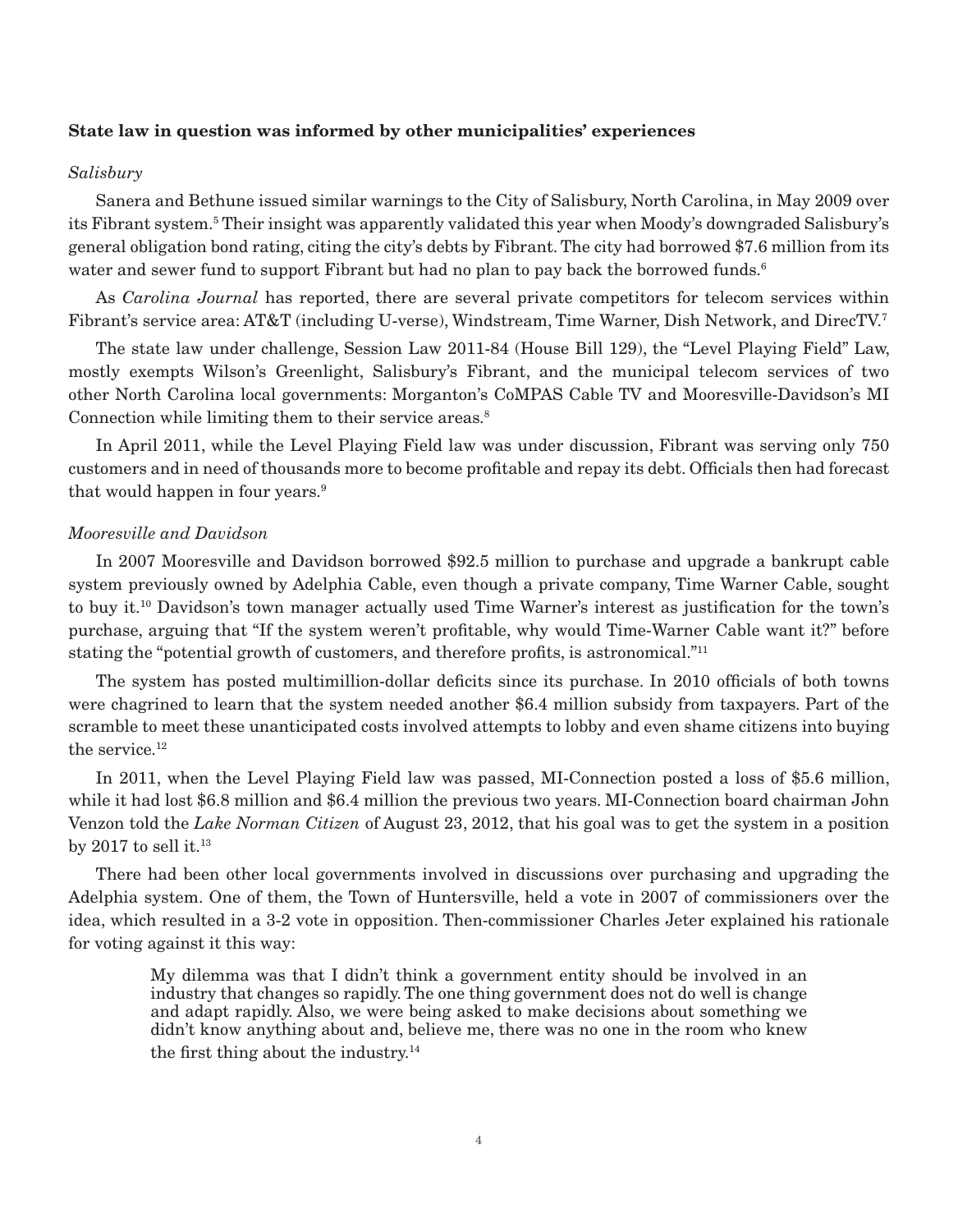#### *Morganton*

Morganton has operated the CoMPAS system since 2004 but has had to borrow funds from the municipal electricity and general funds and still owes those funds money.15 Citizens at a town meeting over the 2013- 2014 budget expressed outrage over tax increases and electricity rate increases and cross-subsidization.16

#### **Certificates of Participation**

All of these struggles were known to the North Carolina General Assembly. In 2010 the Revenue Laws Study Committee made an inquiry into the method of debt financing used by those cities for their municipal fiber-optic networks. That method was by Certificates of Participation, which unlike General Obligation bonds are *not subject to a vote of the citizens*. 17

That report noted the following:

All of the cities that currently operate a cable and internet system had an operating loss in their system in fiscal year 2007-08 and 2008-09 ranging from \$128,000 to \$2.6 million. Two of the cities, Morganton and Wilson, have transferred funds from their electric utility public enterprise operations to provide funds to their cable and internet systems. Salisbury has issued \$35.9 million in certificates of participation to finance its system and is in the process of constructing the system.18

Such negative consequences playing out without even municipal voter (or ratepayer) say were clearly making an impression on the General Assembly.

#### **Of market competition**

The apparent rationale for the City of Wilson's request that the Federal Communications Commission overturn the Level Playing Field law is that the law is anticompetitive; i.e., that by limiting Greenlight to a service area of Wilson County, the law prevents Greenlight from competing. This rationale has the idea of competition backward.

A private company cannot legally take money from others involuntarily, whether they are customers and especially if they are not. A private company that cannot stop its losses or cease bleeding money soon ceases to be. A government entrant into the market, however, comes with the guarantee of its losses being borne by taxpayers (or, in some instances here, electricity ratepayers). This guarantee conveys a significant competitive advantage, one that can be leveraged even further to offer heavily discounted rates to serve the government's want for an incentive to offer businesses for economic development purposes.

It was not and is not the case that broadband consumers in Wilson are without options save for Greenlight. As it is, the Level Playing Field law mostly doesn't apply to Greenlight, as it is specifically exempted in the statute. Where the law does apply, however, only serves to underscore the problems with the municipality getting into the broadband market. As evident by its borrowing from other municipal funds, Greenlight still needs customers, and the system apparently cannot attract enough within the entire county.

This situation is, however, a political problem, and not one for the FCC to solve. The solution proposed would serve to make such poor local decision-making more likely, not less. It would therefore be harmful to competition as well as to service consumers and nonconsumers alike through cross-subsidization schemes.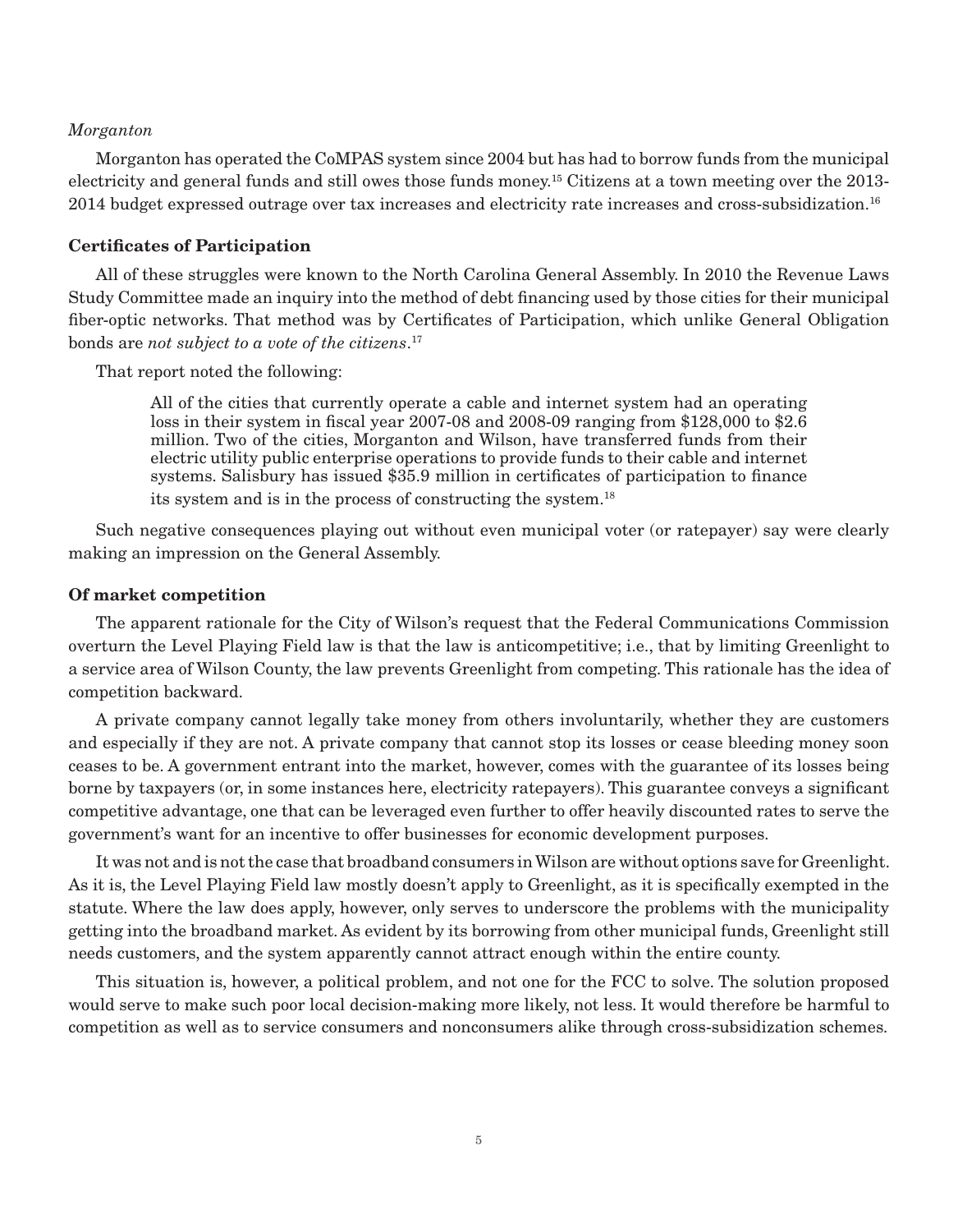#### **Conclusion**

The Level Playing Field law was instituted under the General Assembly's constitutional authority over municipalities with sobering examples from Wilson, Salisbury, Morganton, and Mooresville and Davidson calling their attention to the need to prevent these kinds of problems. It was also, by dint of its provisions, aimed at protecting competition when future municipalities embark on such endeavors.

Among other provisions, it therefore requires future municipal broadband systems to comply with all federal, state, and local laws to which private providers are subject; prevents them from requiring subscribership from individuals or developments; limits their sources of revenue to those generated by the service, not from other services' funds; forbids them from pricing services below cost; disallows municipalities from using non-voter-approved bonds to fund the service; and requires payments in lieu of taxes to counties and the state equivalent to what a private company so situated would be required to pay.19

Citizens and competition are harmed when municipal officials who, in the words of the circumspect Huntersville commissioner, "don't know the first thing about the industry," nevertheless go into debt financing without voter approval the municipality's entry into the industry, then rely on cross-subsidization to keep the endeavor afloat while pulling some consumers away from private providers and distorting the market.

For those reasons, the Commission should reject the petition.

Respectfully submitted,

John Locke Foundation By: /s/ Jon Sanders

Jon Sanders Director of Regulatory Studies John Locke Foundation 200 West Morgan Street Suite 200 Raleigh, North Carolina 27601 (919) 828-3876

August 29, 2014